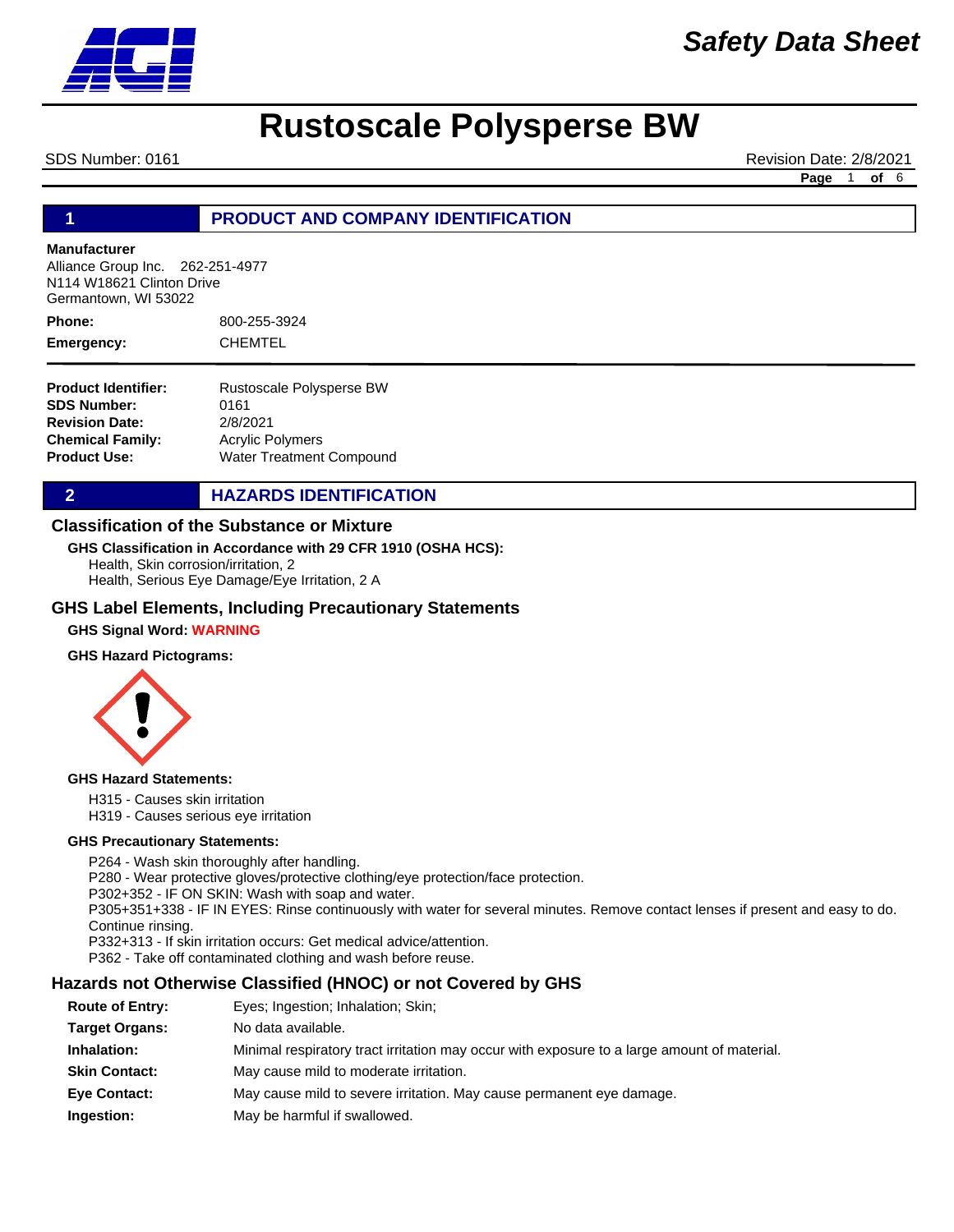SDS Number: 0161 Revision Date: 2/8/2021 **Page** 2 **of** 6

**HMIS III:** Health = 1, Fire = 0, Physical Hazard = 0

| <b>HMIS</b>            |   |
|------------------------|---|
| <b>HEALTH</b>          |   |
| <b>FLAMMABILITY</b>    | O |
| <b>PHYSICAL HAZARD</b> | ŋ |
| PERSONAL PROTECTION    |   |

### **3 COMPOSITION/INFORMATION OF INGREDIENTS**

Substance/Mixture: Mixture

| CAS#            |           | Chemical Ingredients:<br>% Chemical Name:                                       |
|-----------------|-----------|---------------------------------------------------------------------------------|
| 54193-36-1      | ${<}10\%$ | 2-Propenoic acid, 2-methyl-,<br>homopolymer, sodium salt<br>Sodium Polyacrylate |
| $7732 - 18 - 5$ | $<5\%$    |                                                                                 |

# **4 FIRST AID MEASURES Inhalation:** If symptoms develop, move victim to fresh air. If symptoms persist, obtain medical attention. **Skin Contact:** Wash with soap and water. Remove contaminated clothing and wash before reuse. Get medical attention if needed. **Eye Contact:** Immediately flush eyes with large amounts of water for at least 15 minutes, lifting eyelids occasionally to facilitate irrigation. Get immediate medical attention. Get immediate medical attention if irritation persists

**Ingestion:** Do not induce vomiting. Rinse mouth with water. Rinse mouth with water. Get prompt, qualified medical attention.

### **5 FIRE FIGHTING MEASURES**

| <b>Flammability:</b>       | Not flammable or combustible. |
|----------------------------|-------------------------------|
| <b>Flash Point:</b>        | No data available.            |
| <b>Flash Point Method:</b> | No data available.            |
| <b>Burning Rate:</b>       | No data available.            |
| <b>Autoignition Temp:</b>  | No data available.            |
| LEL:                       | No data available.            |
| UEL:                       | No data available.            |

Fire Fighting Methods

Evacuate area of unprotected personal. Wear protective clothing including NIOSH Approved self- contained breathing apparatus. Remain upwind of fire to avoid hazardous vapors and decomposition products. Use water spray to cool fire exposed containers and disperse vapors.

### *Extinguishing Media*

**Suitable:** Use water fog, alcohol foam, carbon dioxide, dry chemical

**Unsuitable fire extinguisher:** No data available.

**Unusual Fire or Explosion Hazards:** No data available.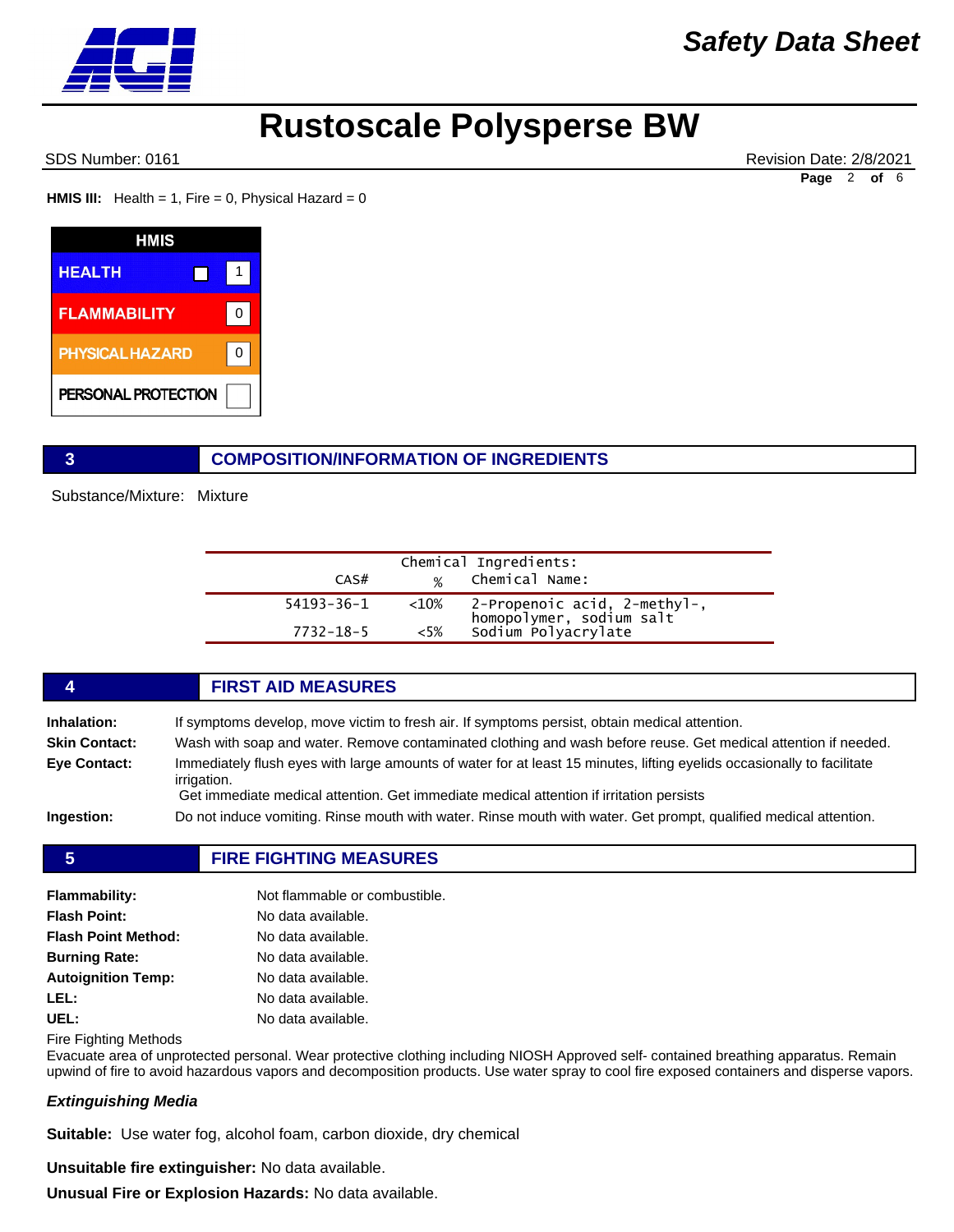

# *Safety Data Sheet*

# **Rustoscale Polysperse BW**

SDS Number: 0161 **Revision Date: 2/8/2021** Revision Date: 2/8/2021 **Page** 3 **of** 6

### **6 ACCIDENTAL RELEASE MEASURES**

#### **Personal Precautions**

Use personal protective equipment. No conditions to be specially mentioned

#### **Environmental Precautions**

Do not let products enter drains. Discharge into the environment must be avoided.Do not allow material to contaminate ground water.

#### **Spill**

Soak up with inert absorbent material and place in container for disposal according to local regulations. Keep in suitable, closed containers for disposal. Watch out for slippery conditions when spillage.

|                                          | <b>HANDLING AND STORAGE</b>                                                                                                                                                                                                                                                                                                                                                        |  |
|------------------------------------------|------------------------------------------------------------------------------------------------------------------------------------------------------------------------------------------------------------------------------------------------------------------------------------------------------------------------------------------------------------------------------------|--|
| <b>Handling Precautions:</b>             | Avoid contact with eyes, skin, or clothing. Avoid breathing vapors or mist. Wash thoroughly after<br>handling. Do not puncture or drop containers.<br>Do not expose containers to open flame, excessive heat, or direct sunlight.                                                                                                                                                  |  |
| <b>Storage Requirements:</b>             | Store in cool/dry area. Keep containers tightly closed when not in use.                                                                                                                                                                                                                                                                                                            |  |
| 8                                        | <b>EXPOSURE CONTROLS/PERSONAL PROTECTION</b>                                                                                                                                                                                                                                                                                                                                       |  |
| <b>Engineering Controls:</b>             | Provide local exhaust ventilation. Maintain adequate ventilation. Do not used in closed or confined<br>spaces.                                                                                                                                                                                                                                                                     |  |
| <b>Personal Protective</b><br>Equipment: | Hygiene Measures:<br>Handle in accordance with good industrial hygiene and safety practice. Wash hands before breaks and<br>at the end of workday.<br>Respiratory:<br>No personal respiratory protective equipment is required.<br>Eyes and Face:<br>Wear chemical safety goggles while handling this product.<br>Skin:<br>For prolonged or repeated contact use protective gloves |  |
| <b>Component</b>                         | <b>ACGIH TWA/TLV</b><br><b>OSHA PEL</b>                                                                                                                                                                                                                                                                                                                                            |  |
| <b>Acrylic Polymers</b>                  | No data available.<br>No data available.                                                                                                                                                                                                                                                                                                                                           |  |

### **9 PHYSICAL AND CHEMICAL PROPERTIES**

| Clear. Light yellow liquid |
|----------------------------|
| No data available.         |
| Mild odor.                 |
| No data available.         |
| No data available.         |
| No data available.         |
| Complete                   |
| 1.02                       |
| No data available.         |
| No data available.         |
|                            |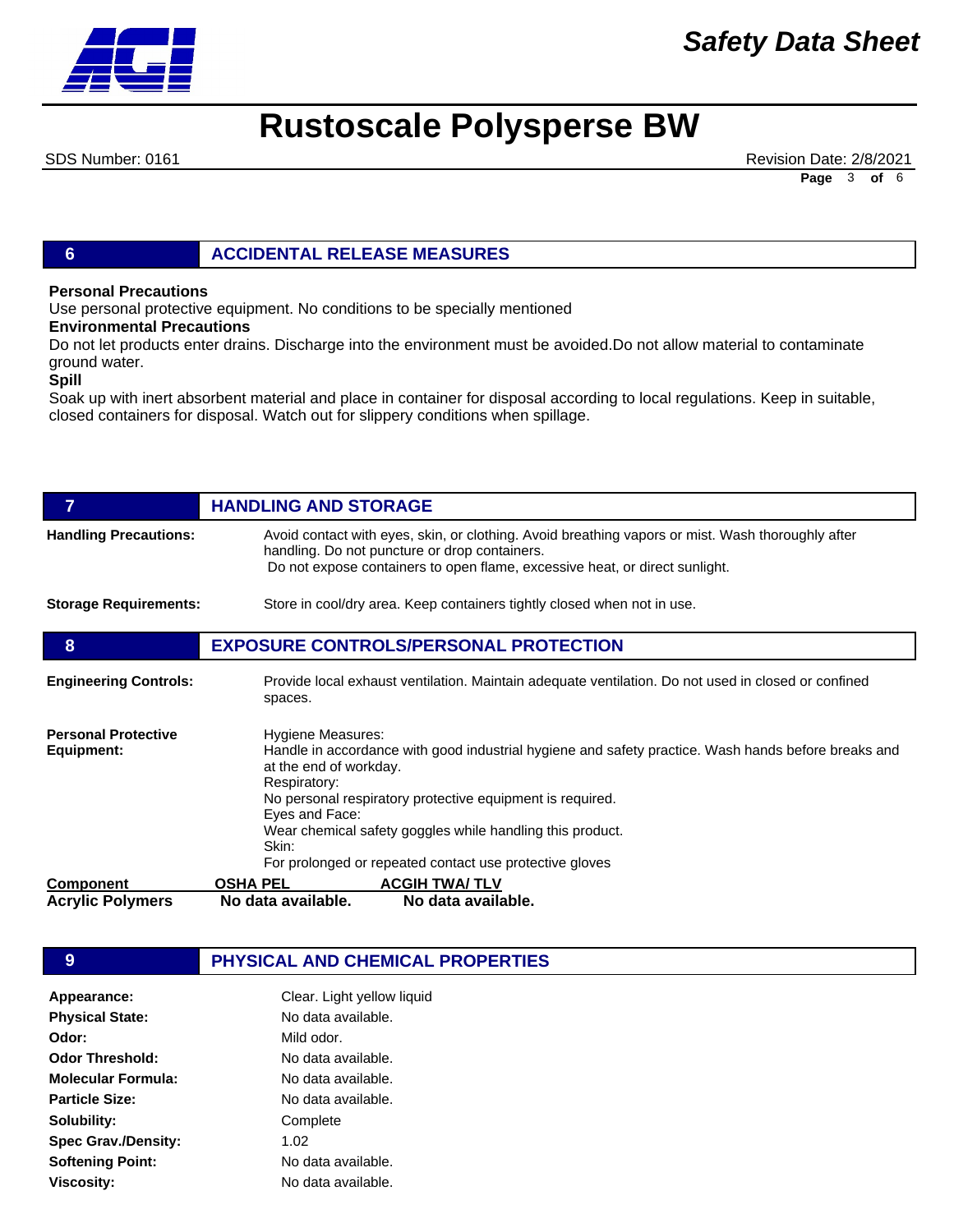

SDS Number: 0161 Revision Date: 2/8/2021

**Page** 4 **of** 6

| <b>Percent Volatile:</b>                   | No data available. |
|--------------------------------------------|--------------------|
| <b>Saturated Vapor Concentration:</b>      | No data available. |
| <b>Heat Value:</b>                         | No data available. |
| <b>Boiling Point:</b>                      | No data available. |
| <b>Freezing/Melting Pt.:</b>               | $32^{\circ}$ F     |
| <b>Flammability:</b>                       | Not flammable      |
| <b>Flash Point:</b>                        | No data available. |
| <b>Partition Coefficient:</b>              | No data available. |
| Octanol:                                   | No data available. |
| <b>Vapor Pressure:</b>                     | No data available. |
| <b>Vapor Density:</b>                      | No data available. |
| pH:                                        | $7.5 - 8.0$        |
| VOC:                                       | No data available. |
| Evap. Rate:                                | No data available. |
| <b>Bulk Density:</b>                       | No data available. |
| <b>Molecular weight:</b>                   | No data available. |
| <b>Auto-Ignition Temp:</b>                 | No data available. |
| Decomp Temp:                               | No data available. |
| UFL/LFL:                                   | No data available. |
| Lower Explosion Limits: No data available. |                    |

Upper Explosion Limits: No data available.

### **10 STABILITY AND REACTIVITY**

| <b>Reactivity:</b>               | No data available.                                               |
|----------------------------------|------------------------------------------------------------------|
| <b>Chemical Stability:</b>       | Product is stable under normal conditions.                       |
| <b>Conditions to Avoid:</b>      | No data available.                                               |
| <b>Materials to Avoid:</b>       | Strong oxidizing agents                                          |
| <b>Hazardous Decomposition:</b>  | Acrylic monomers, carbon monoxide, carbon dioxide, hydrocarbons. |
| <b>Hazardous Polymerization:</b> | Will not occur.                                                  |
|                                  |                                                                  |

## **11 TOXICOLOGICAL INFORMATION**

#### **Toxicity Data:**

Eye Effects: May cause eye irritation. Serious eye damage/eye irritation. Effects may vary depending on the length of exposure, solution, concentration, and first aid measures.

Skin Effects: May be harmful if absorbed through skin. May cause skin irritation. Contact may cause drying.

Acute Inhalation Effects: No data available. Chronic Effects: No data available. Mutagenicity: No data available. Teratogenicity: No data available. Fertility Effects: No data available.

Carcinogenicity: No component of this product present at levels greater than or equal to 0.1% is identified as probable, possible or confirmed human carcinogen by IARC, ACGIH, NTP, or OSHA

#### **Acute Toxicity:**

Oral ( LD 50): No data available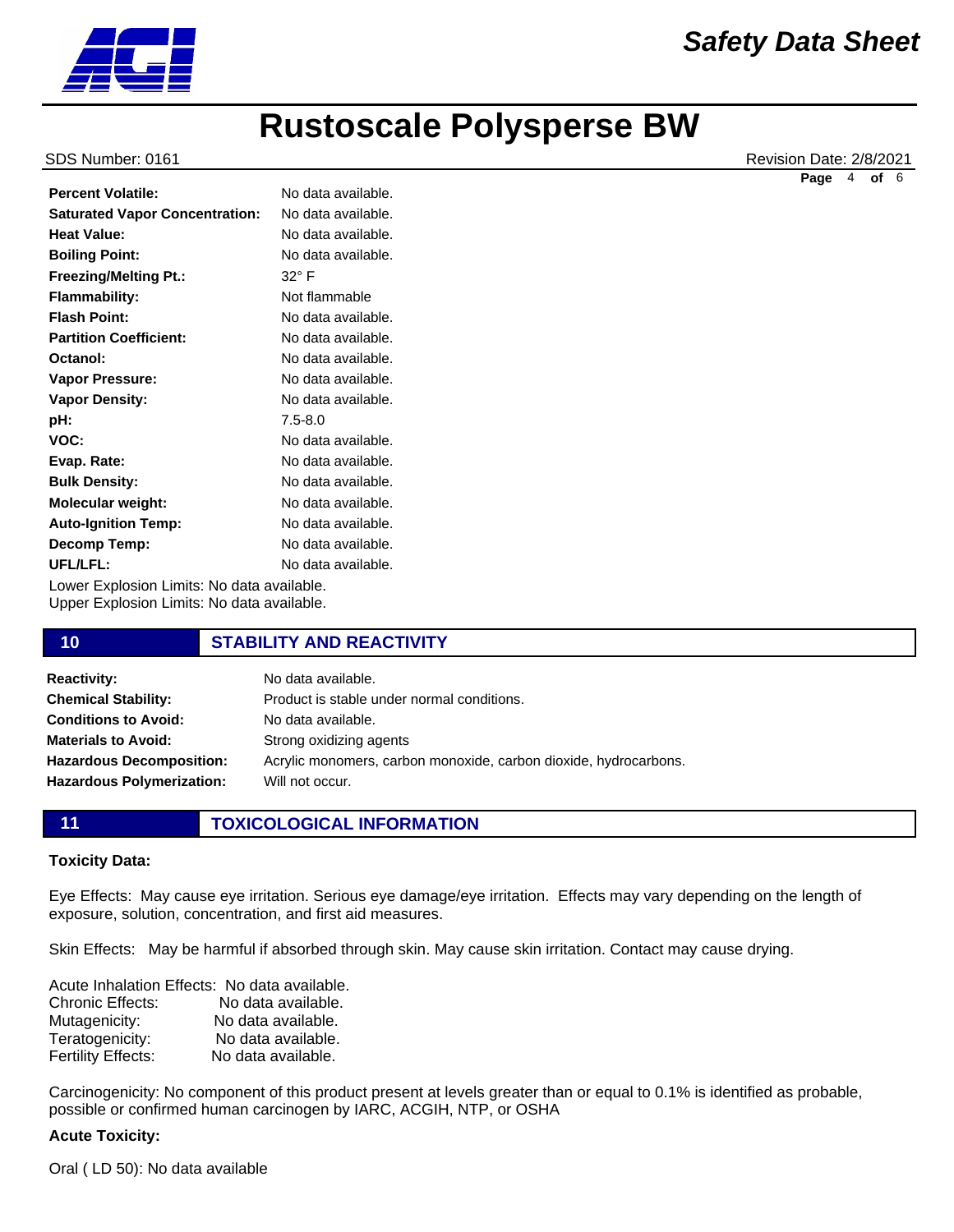SDS Number: 0161 Revision Date: 2/8/2021

Dermal (LD50) : No data available

Inhalation ( LC 50): No data available

### **12 ECOLOGICAL INFORMATION**

**Biodegradability** No data available.

**Ecotoxicity** Toxicity to fish:

LC50- Orcorhnchus mykiss (rainbow trout) - 1079 mg/L- 96 hr (acrylic polymers)

Toxicity to aquatic invertebrates:

EC50- Daphnia magna (Water flea) - 1529 mg/L- 48 H (acrylic polymers)

An environmental hazard cannot be excluded in the event of unprofessional handling or disposal. Potentially harmful to aquatic life.

## **13 DISPOSAL CONSIDERATIONS**

Dispose of in accordance with local, state, and federal regulations. Since emptied containers retain product residue, follow label warnings even after container is emptied.

This material is not listed as a hazardous waste if and when it is discarded.

**14 TRANSPORT INFORMATION**

Not hazardous product according to these transport classifications.

Proper Shipping Name: Not DOT Regulated

**15 REGULATORY INFORMATION**

This product does not contain chemicals known to the State of California to cause cancer, birth defects, or other reproductive harm.

### **FEDERAL REGULATIONS**

TSCA Inventory Status: All components of this product are listed as "Active" on the Toxic Substances Control Act (TSCA) 8 (b) Inventory.

CERCLA / SARA Emergency Reporting: A spill or release of this material may trigger the emergency release reporting requirements under CERCLA (40 CFR Part 300) and/or SARA Title III (40 CFR Part 355). State or local reporting requirements may differ from federal requirements. **This product does not require reporting.**

SARA Title III Section 313: **This product does not require reporting**.

Clean Water Act (CWA): The following chemicals are listed under Section 311 as hazardous substances requiring the submission of a National Pollutant Discharge Elimination System (NPDES) permit application to EPA. **» This product does not require reporting.**

**Page** 5 **of** 6